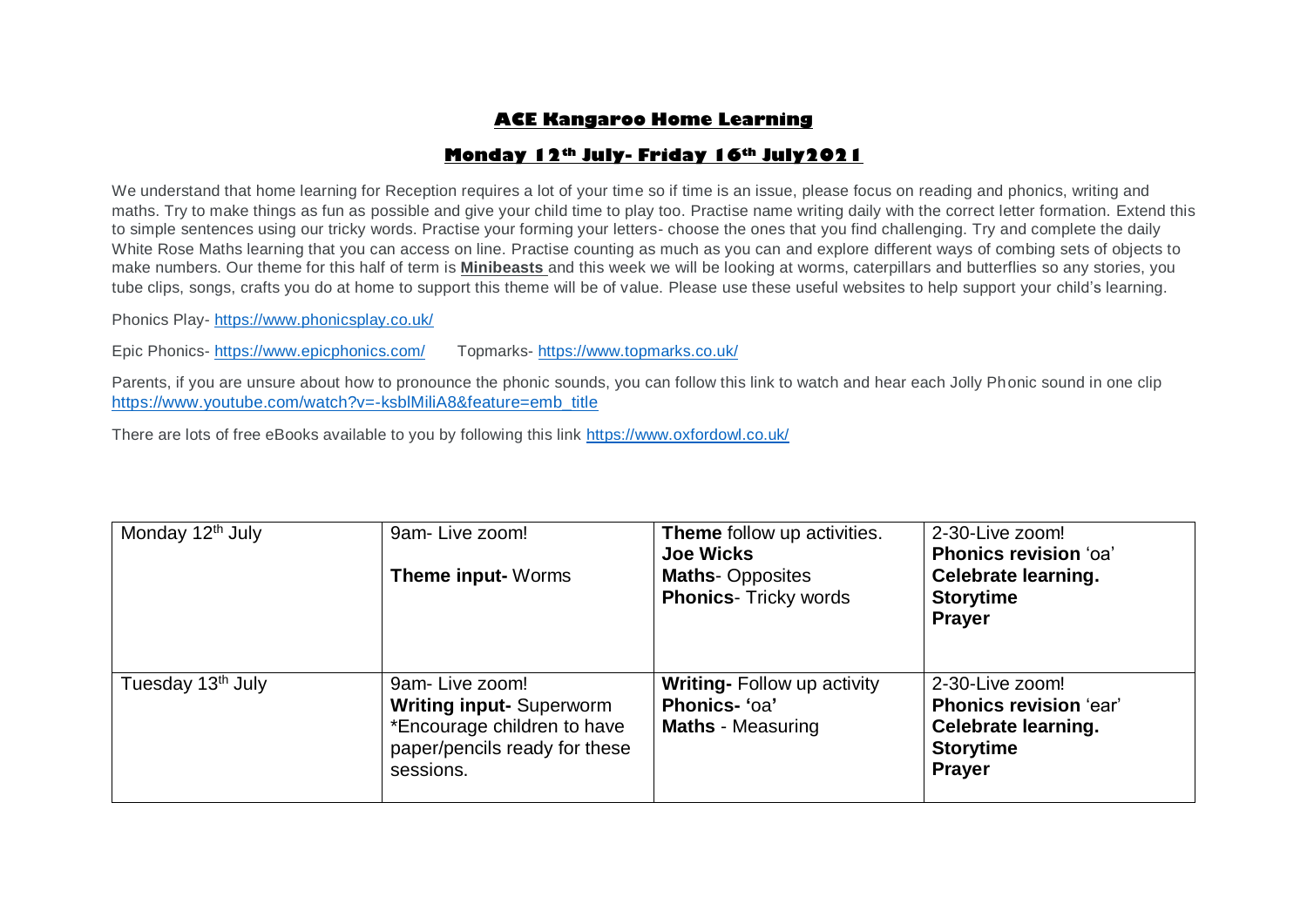| Wednesday 14 <sup>th</sup> July | 9am-Live zoom!<br>R.E input-How does God<br>rescue people who are<br>hungry? | <b>R.E.</b> Follow up activities.<br><b>Maths - Jack Hartman</b><br>Phonics- 'ear' | 2-30-Live zoom!<br><b>Phonics revision 'air'</b><br><b>Celebrate learning.</b><br><b>Storytime</b><br><b>Prayer</b> |
|---------------------------------|------------------------------------------------------------------------------|------------------------------------------------------------------------------------|---------------------------------------------------------------------------------------------------------------------|
| Thursday 15 <sup>th</sup> July  | 9am-Live zoom!<br>Maths input -<br>Symmetry                                  | Maths- Follow up activities.<br>Phonics- 'air'<br>Yoga                             | 2-30-Live zoom!<br><b>Phonics revision 'ure'</b><br><b>Celebrate learning.</b><br><b>Storytime</b><br><b>Prayer</b> |
| Friday 16 <sup>th</sup> July    | 9am-Live zoom!<br><b>Pshe (Jigsaw input)</b><br><b>Transition to Year 1</b>  | Phonics- 'er'<br><b>Jigsaw-</b> Follow up activities.<br><b>Maths</b><br>Yoga      | 2-30-Live zoom!<br><b>Phonics revision 'er'</b><br><b>Celebrate learning.</b><br><b>Storytime</b><br><b>Prayer</b>  |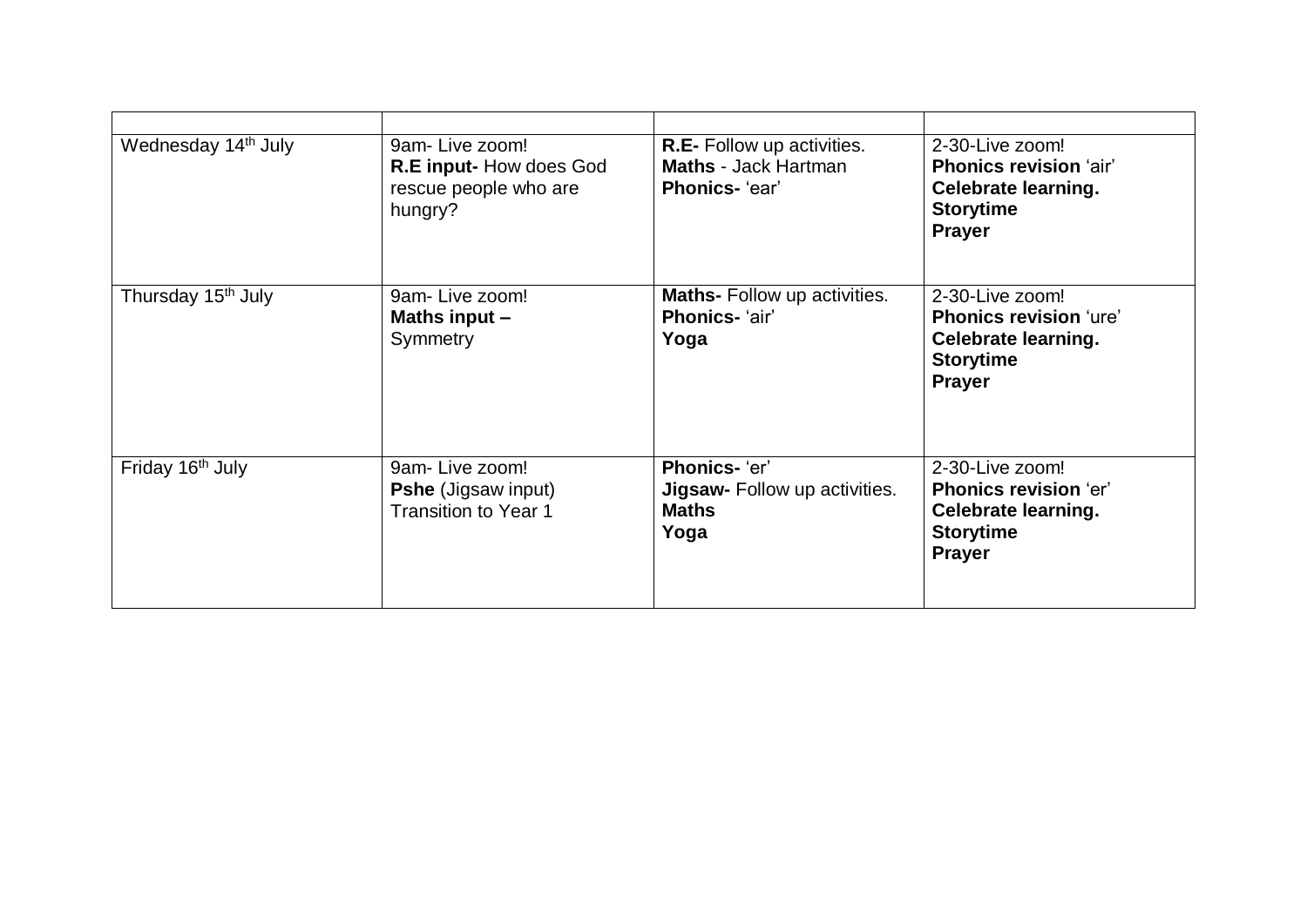#### **Monday**

**Physical**- Joe Wicks- Kid's beginners' workout - <https://www.youtube.com/watch?v=mhHY8mOQ5eo>

**Maths Learning-** Last week we looked at opposites. Revise learning by making a picture (draw/chalk/paint) of some opposites. Day/Night, Light/Dark, Big/Small

**Phonics-** Tricky word snap- Print out two copies of the attached tricky words or make your own and play a game of snap.

**Theme-** Make your own worms- Cut out a worm shape (or use the template attached). Use some wool or ribbon to wrap around the shape and tape it together at the back when you are finished. Make sure you give those funky fingers a workout.

#### **Tuesday**

**Writing-** Create your own Superworm comic book. Recreate the story or choose your own activities for Superworm to do. Draw the pictures and have a go at labelling it. Ask a grown up to scribe the rest of the comic for you.

**Maths Learning- Measuring-** Today we are revising measuring. Use you worm from yesterday and measure items around the house to make a collection of longer than or shorter than items. You can take a picture of your collections or write a list of items in each group.

**Phonics-** Revise 'oa' sound. 'oa' Reading machine<https://epicphonics.com/teachers/phase/3> Can you draw a picture of different 'oa' words? Boat/Coat/Goal….

## **Wednesday**

**R.E-** Draw, cut out and decorate a fish. Can you write on the back one way we can help others?

**Maths-** Count and workout with Jack Hartman https://www.youtube.com/watch?v=\_MVzXKfr6e8 <https://www.youtube.com/watch?v=0TgLtF3PMOc>

**Phonics-** Make a list of as many words containing the 'ear' sound. Draw a picture to match each one.

# **Thursday**

**Physical-** The Hungry Caterpillar cosmic yoga<https://www.youtube.com/watch?v=xhWDiQRrC1Y>

**Maths learning**- Symmetry- Have a go at making a symmetrical picture. You can draw one or you can make a collage using items from around your house. Remember to make sure it is the same on both sides.







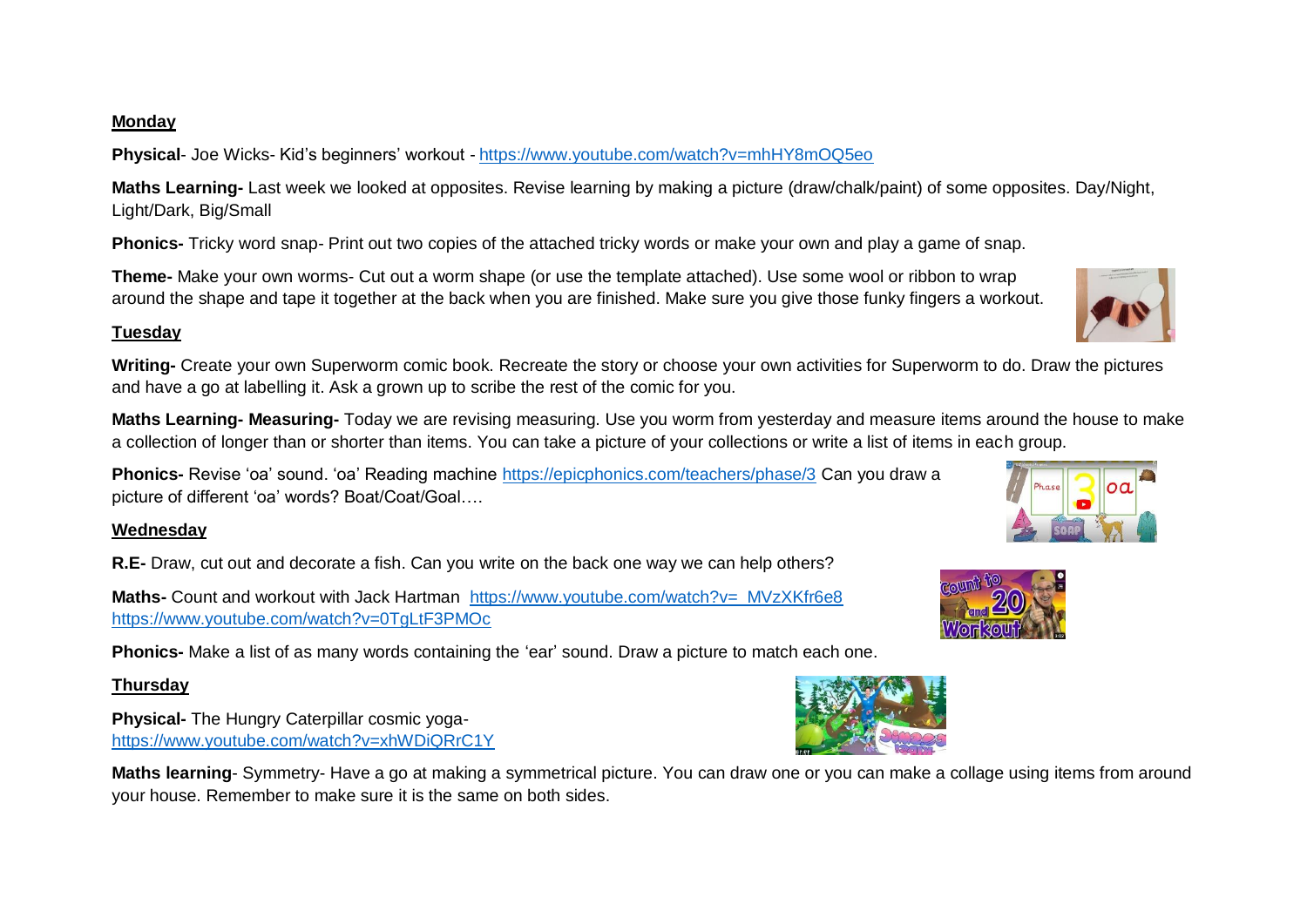**Phonics**- Revise 'air' – Can you draw a picture of a rhyming 'air' sentence – Chair in the air. Pair in a lair. (chair, hair, stair, lair, pair, fair)

**Writing-** Can you make a poster of all the different foods the hungry caterpillar ate. Do not forget to label the foods with the number of pieces of each one the caterpillar ate.

## **Friday**

**Physical-** Coco the butterfly cosmic yoga- <https://www.youtube.com/watch?v=pT-s1-phgxs>

**Maths-** Make a symmetrical painted butterfly. Cut out a butterfly shape. Fold it in half and re open it. Paint only one side, then fold in half again a press down. Open it up to see your symmetrical pattern. What patterns will you make?

**Phonics-** Revise 'ure' – Make a hopscotch either indoors or out- chalk one or make using sheets of paper. For individual squares write 'ure' for the double squares make a ure word such as p-ure. Ask your child to say the sound and then blend the words on the double squares.

**Jigsaw (PSHE)-** Listen to the story "Ruby's Worry" <https://www.youtube.com/watch?v=9IhhCq44ar8>

Talk about moving up to Year 1. What do you think will be different? What do you think will be the same? Write down one thing you are looking forward to in Year 1. Write down one thing you are worried about when moving to Year 1 (only if you have one) and finally write down one wish you have for next year in Year 1.



## **Other fun activity ideas:**

Make your own mini wormery **- <https://schoolgardening.rhs.org.uk/Resources/Activity/Mini-wormery>** Worm painting- use cooked spaghetti and paint to make some wriggly worm pictures.

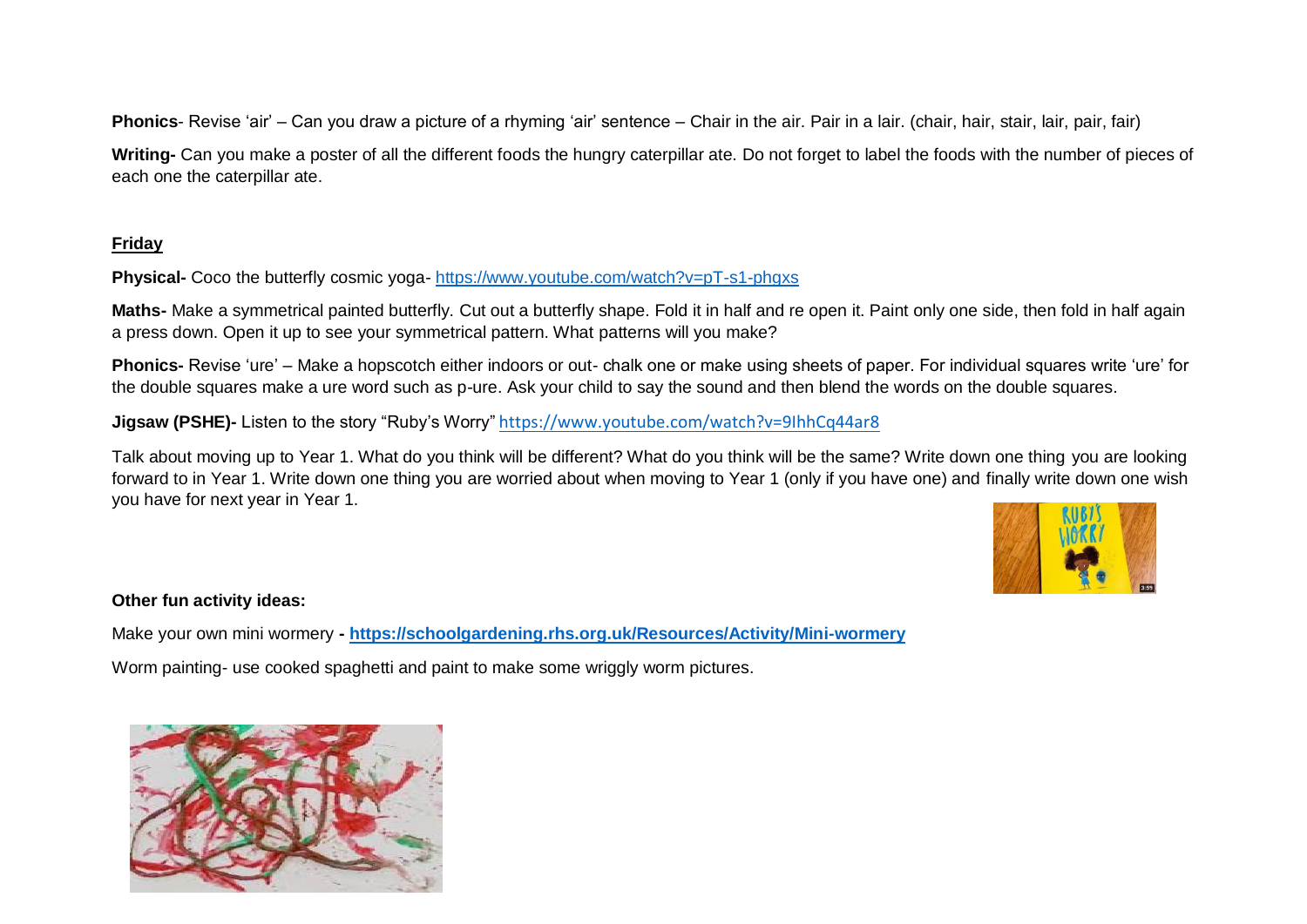Make a butterfly life cycle- You can use circles of paper, or a paper plate Make a caterpillar by printing. Can you use 2 or whatever you have in the house. Or 3 colours to make a repeated pattern.





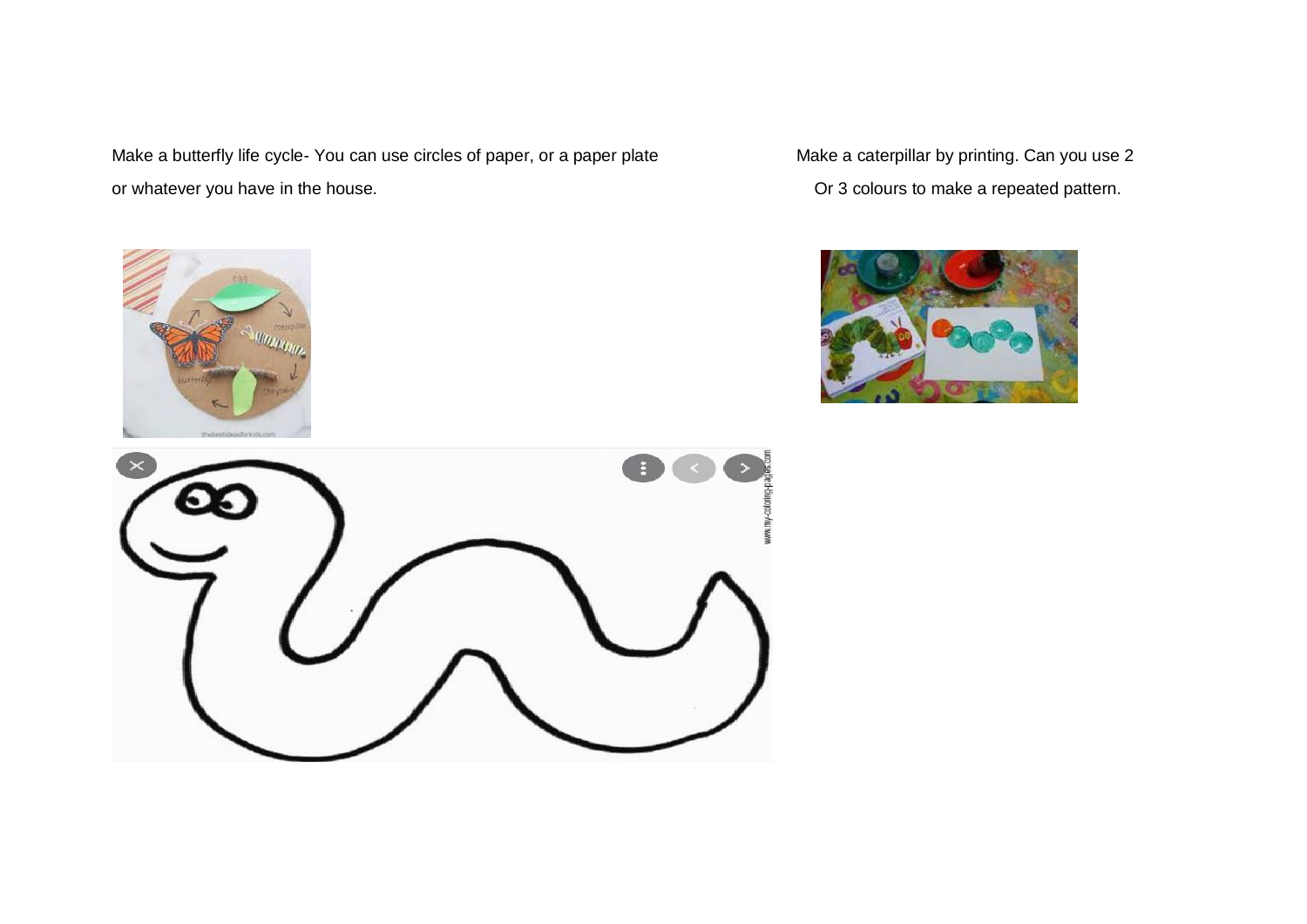